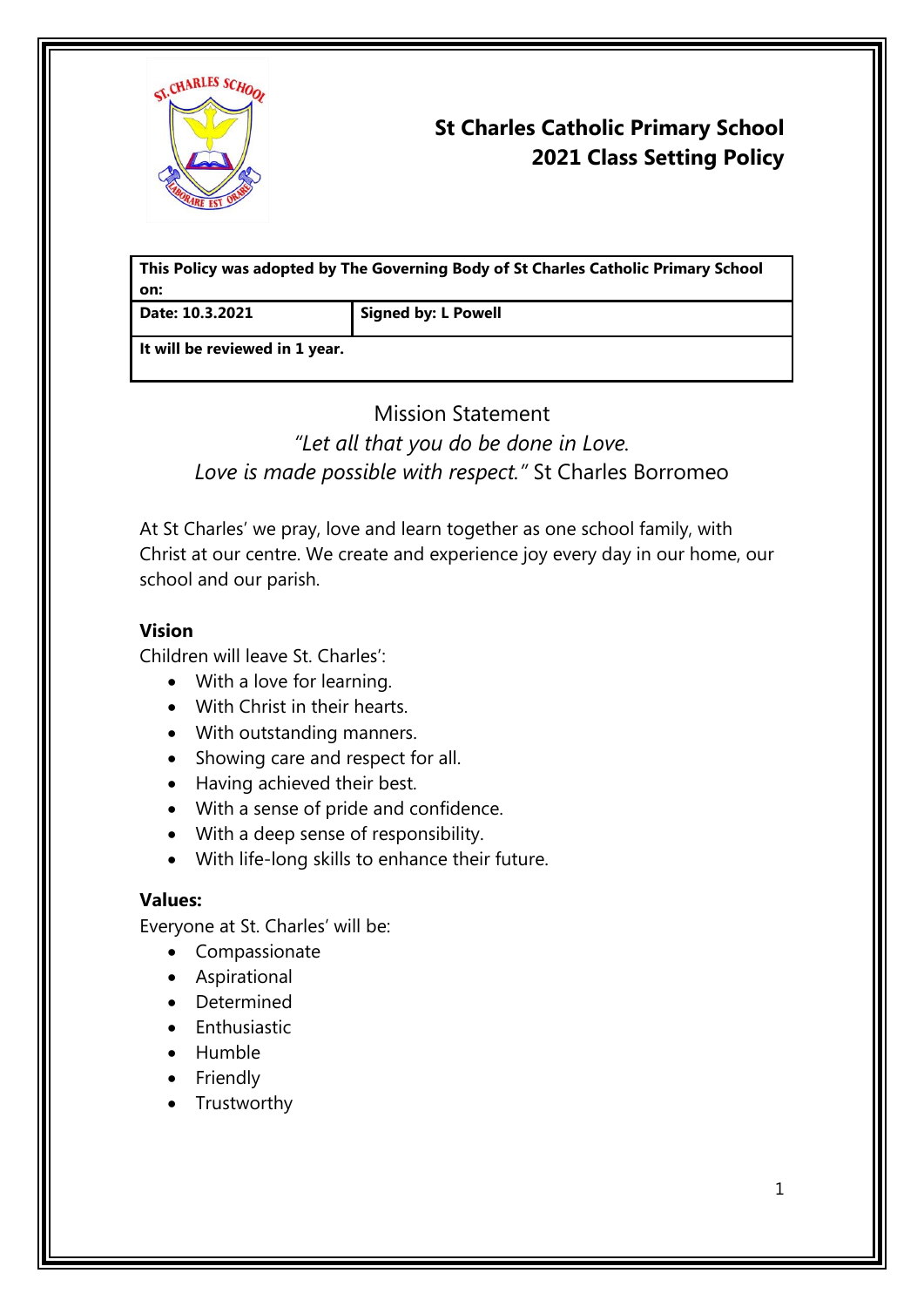At St Charles Catholic Primary School, we have an intake of 17 pupils per year group. This means that there are too few children for one class per year group. Consequently, most children at St Charles Catholic will be in a mixed age class.

## **Class Setting in Early Years Foundation Stage and Key Stage One**

In EYFS and Key Stage 1 we have two classes:

- Class 1: FYFS and Year 1
- Class 2: Year 1 and Year 2

## **Class Setting in Key Stage Two**

- In Key Stage Two, children are in 3classes. In 2021 2022 this will comprise of:
- Class 3: Year 3 and Year 4
- Class 4: Year 4 and Year 5
- Class 5: Year 5 and Year 6

# **The children in split aged classes are divided between these classes, taking into account the following criteria:**

- Term of birthday
- Academic ability
- Social groups
- Number of boys & girls in the class
- Further consideration is then given to pupils with SEN to ensure they are in a place where they will learn best and to ensure there is not a significant number of pupils with additional needs in any given class.
- Behaviour– pupil clashes/groups of pupils clashing
- We consider siblings (some siblings need to be together, but some are better apart). This is the one *exception upon which we may consult parents.*
- Exceptional circumstances that will affect a child's emotional or educational well being

We do not set classes by friendship groups alone, but by the importance of where they will learn best.

# **Requests from Parents**

We do not take into account requests regarding preferences from children or parents about which class they would like their child in or if they can "be with their friends". This is because, it would be impossible to take all requests into